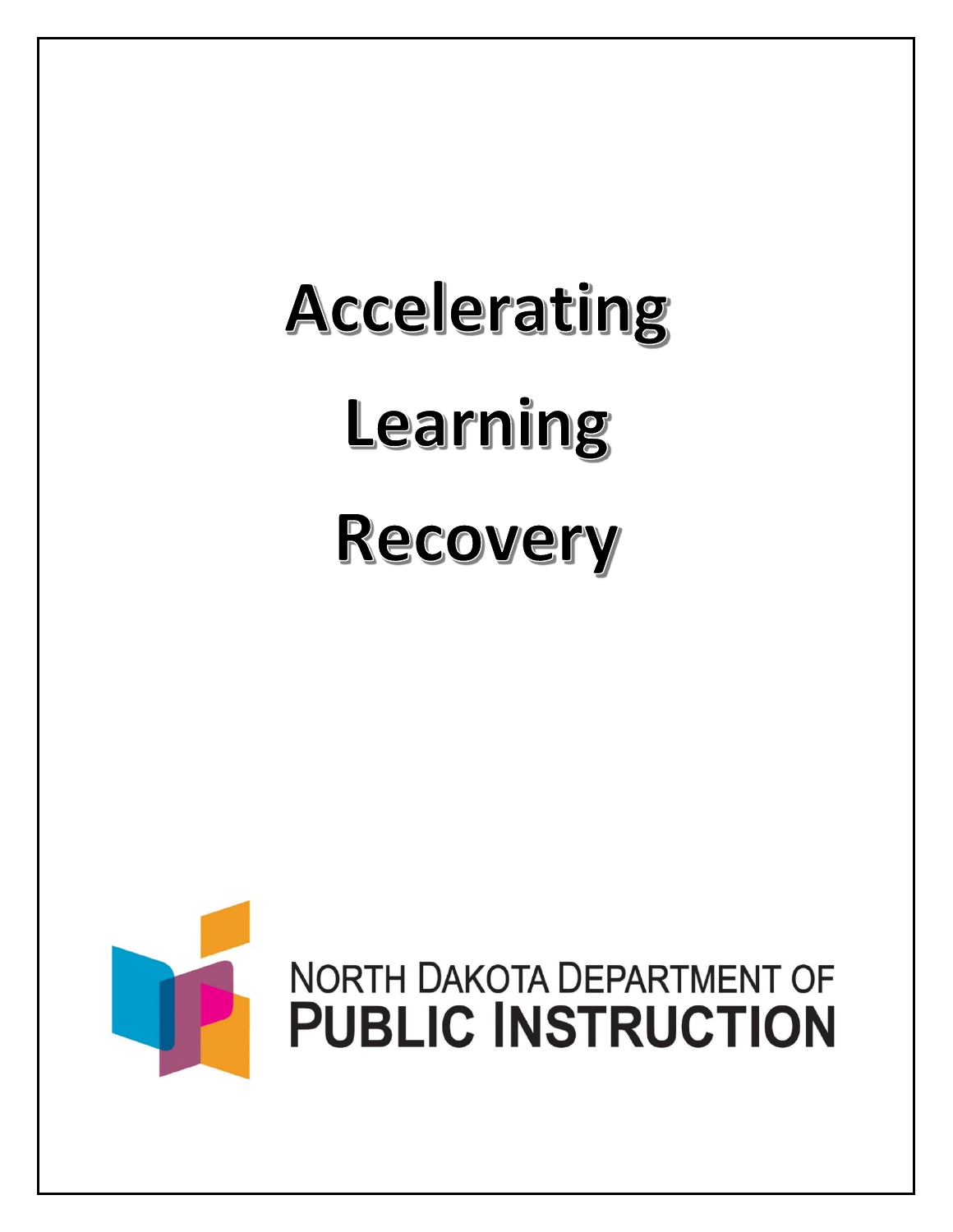| <b>TABLE OF CONTENTS</b>                                          |                |
|-------------------------------------------------------------------|----------------|
| Legend                                                            | $\overline{2}$ |
| <b>Access to Learning</b>                                         |                |
| <b>School Calendar Adjustments</b>                                | 3              |
| <b>Summer Learning</b>                                            | $\overline{4}$ |
| <b>High-Impact Tutoring</b>                                       | 5              |
| Out-of-School Time: Academic Programming                          | 6              |
| <b>Curricular and Structural Supports</b>                         |                |
| <b>Streamlined Local Curriculum and Instruction</b>               | $\overline{7}$ |
| Social Emotional Learning and Behavioral Interventions            | 8              |
| <b>Statewide Interim Assessment</b>                               | 9              |
| Parent and Family Professional Learning                           | 10             |
| Literacy                                                          |                |
| ND Educator Professional License - Reading Instruction Competency | 11             |
| State-Approved K-3 Reading Curriculum                             | 12             |
| Science of Reading Training for K-8 Educators                     | 13             |
| <b>Personnel</b>                                                  |                |
| School Health Technician Credential                               | 14             |
| <b>School Counselor Requirement</b>                               | 15             |
| Targeted Class Size Reduction for K-3 Classrooms                  | 16             |
| <b>Family Engagement Liaisons</b>                                 | 17             |
| <b>Reporting and Policy</b>                                       |                |
| District Learning Report and Accelerating Learning Plan           | 18             |
| <b>Student Attendance Policy</b>                                  | 19             |
| Distribution of ESSER Funds to Special Education Units            | 20             |
| Distribution of ESSER Funds to Career and Technical Centers       | 21             |

 In this document are proposed ideas and strategies to accelerate learning recovery and change the educational experience for students across North Dakota (ND). The infographics below illustrate proposed structures and supports.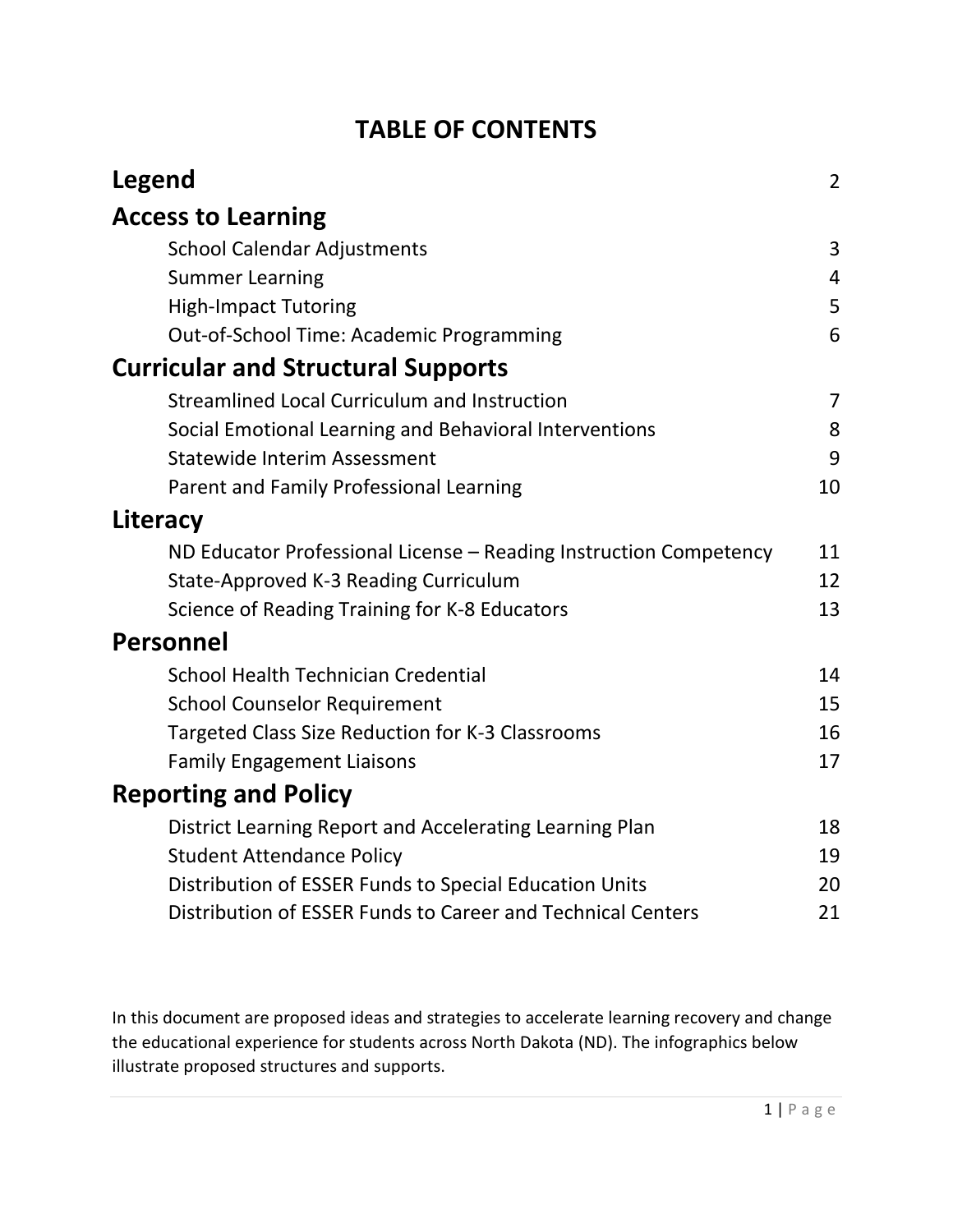### **LEGEND**

| 圀                       |
|-------------------------|
| $\blacksquare$          |
| 鲒                       |
|                         |
| igi                     |
|                         |
|                         |
| $\overline{\textbf{r}}$ |
| K<br>ł                  |
| (!                      |
| <u>){</u>               |
|                         |

**Professional Development Social Emotional Learning Assessment Credential/Certification Direct Student Services Mathematics Personnel Preservice Policy Science of Reading/Literacy Special Populations Vetted Curriculum/Instruction**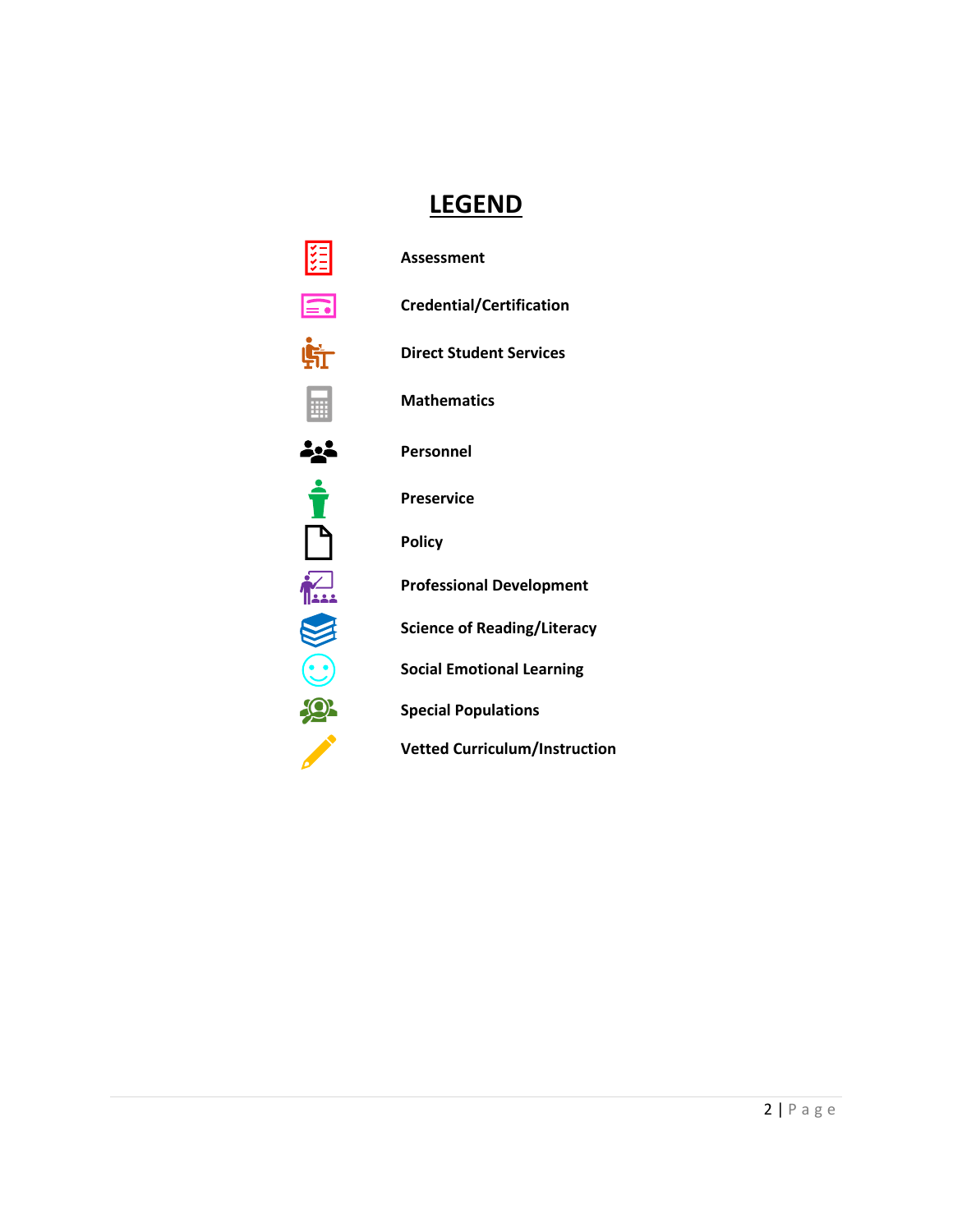### **Access to Learning**

### **Title**

## **School Calendar Adjustments School District Action**





Adjust instructional and professional development calendars to address learning needs and report results to the NDDPI.

### **NDDPI Action**

Publish the list of districts adjusting calendars and report impact on student growth.

### **Legislative Action**

None needed.

### **ESSER Funding Uses**

 *Teacher contract enhancements, instructional aide or tutor pay, supplies and materials, facility costs, etc.* 

### **Grade Levels**

### K-12

### **Additional Information**

Below is a list of suggestions for adjusting the school calendar to assist in accelerating learning recovery:

- Extend the 2020-2021 school year until June
- Begin the 2021-2022 school year in early August, with a flexible end date
- Develop a 10-month school calendar
- Year-round school calendar
- Lunchtime learning clubs
- Holiday break school programming
- • Saturday school (9 a.m. noon) This program could be offered all year, or during only winter months. Potential offerings: enrichment opportunities, tutoring for students struggling with math or reading, STEM projects, etc.
- Place teachers where students are in the summer (i.e. community centers, swimming pools, public parks, sporting facilities, etc.).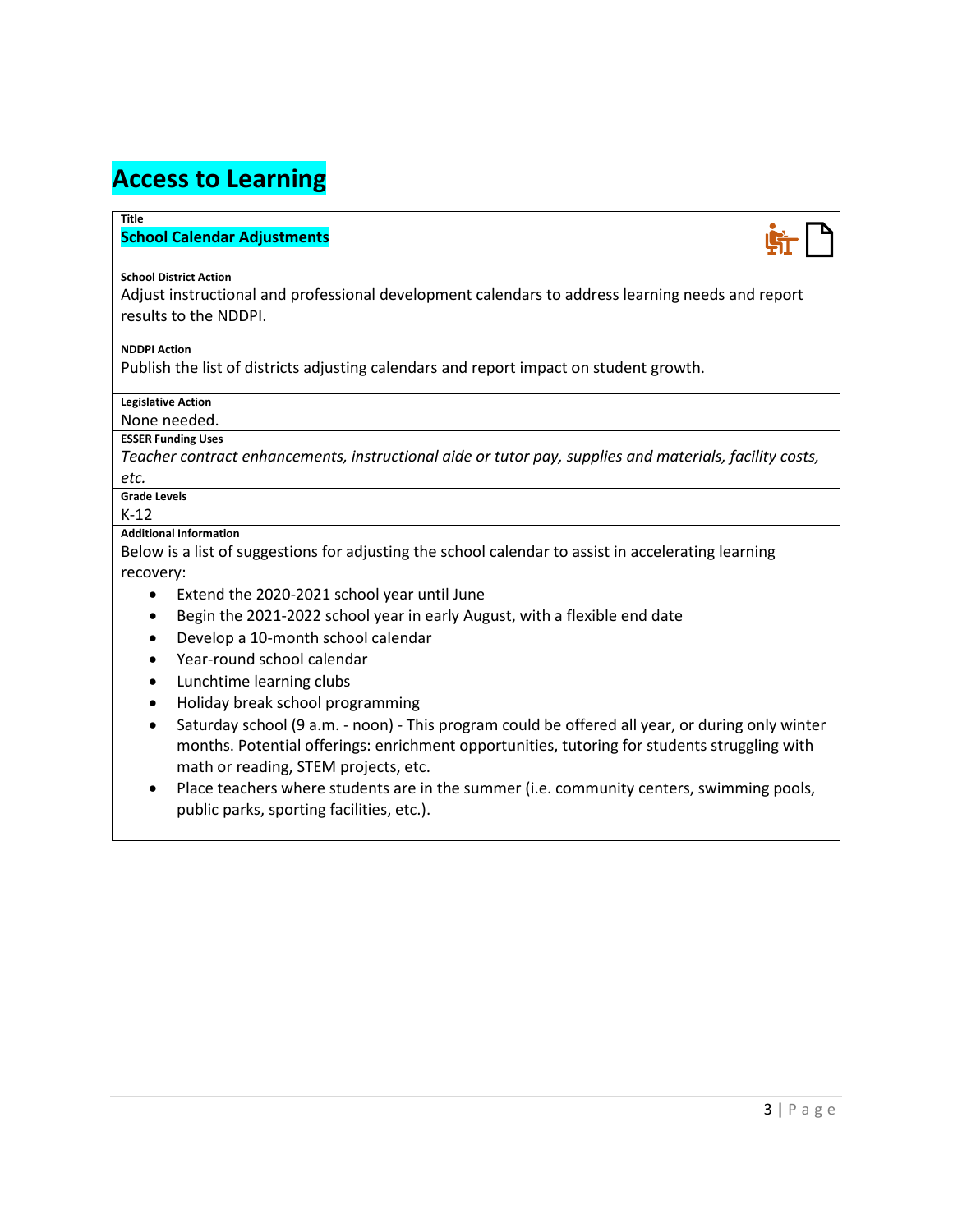

## **Summer Learning**<br>School District Action

Align school-year curriculum and summer curriculum to ensure continuity of learning. Schedule summer school instruction, hire staff, enroll students, implement schedule, and monitor for effectiveness.

### **NDDPI Action**

Approve summer school programs. Provide technical support and guidance on implementation of summer learning programs. Approve/provide funding.

### **Legislative Action**

[Approve HB 1436,](https://intranetapps.nd.gov/lcn/council/billtracking/viewbill/enhancedBillView.htm?enhlcNumber=51327038171b2ec0ade57dbc5902949e) which amends and reenacts [15.1-21-16](https://www.legis.nd.gov/cencode/t15-1c21.pdf) to remove "remedial" language from K-5 elementary summer school programming. Under current law, only K-5 students who are remedial can Provide legislative language to recognize elements of quality instruction and programming. enroll. Remedial is defined as:

- Below the sixtieth percentile on a standardized test;
- Below the sixtieth percentile on a teacher-developed test; or
- Have a grade of C or below in the school year that just ended.

Approve summer school funding, currently part of [HB 1013.](https://intranetapps.nd.gov/lcn/council/billtracking/viewbill/enhancedBillView.htm?enhlcNumber=2584e9c806d985517df961bd51ab7103)

### **ESSER Funding Uses**

*Supplemental expenses, supplies/materials, meal programs, transportation, etc.* 

### **Grade Levels**

K-12

### **Additional Information**

 Remedies and supports should first target students who are most at-risk during school closures– including students from low-income families, English learners, and students with disabilities–with the goal of closing opportunity gaps. However, there is a strong case for providing funding to offer summer programming to all students.

Well-designed summer learning programs can help accelerate learning recovery. This is especially true for special populations (i.e. at-risk students, students with disabilities, English language learners, etc.) Appropriately aligned instruction includes:

- • Instruction that is systemically designed and identifies and prioritizes long- and short-term learning goals
- Intensive, explicit, specially designed instruction aligned to prioritized learning goals
- Practice to promote generalization and maintenance of learning
- Adapted curriculum, tasks, and materials aligned to learning goals
- Positive and constructive feedback to guide students' learning and behavior
- Instruction in cognitive and metacognitive strategies designed to support learning and independence
- • Scaffolded instruction to support learning to give context, motivation, or foundation from which to understand new information

Districts may decide to use a combination of academic, enrichment, and employment programs – all of which have shown to benefit students and produce measurable results and inform future practices.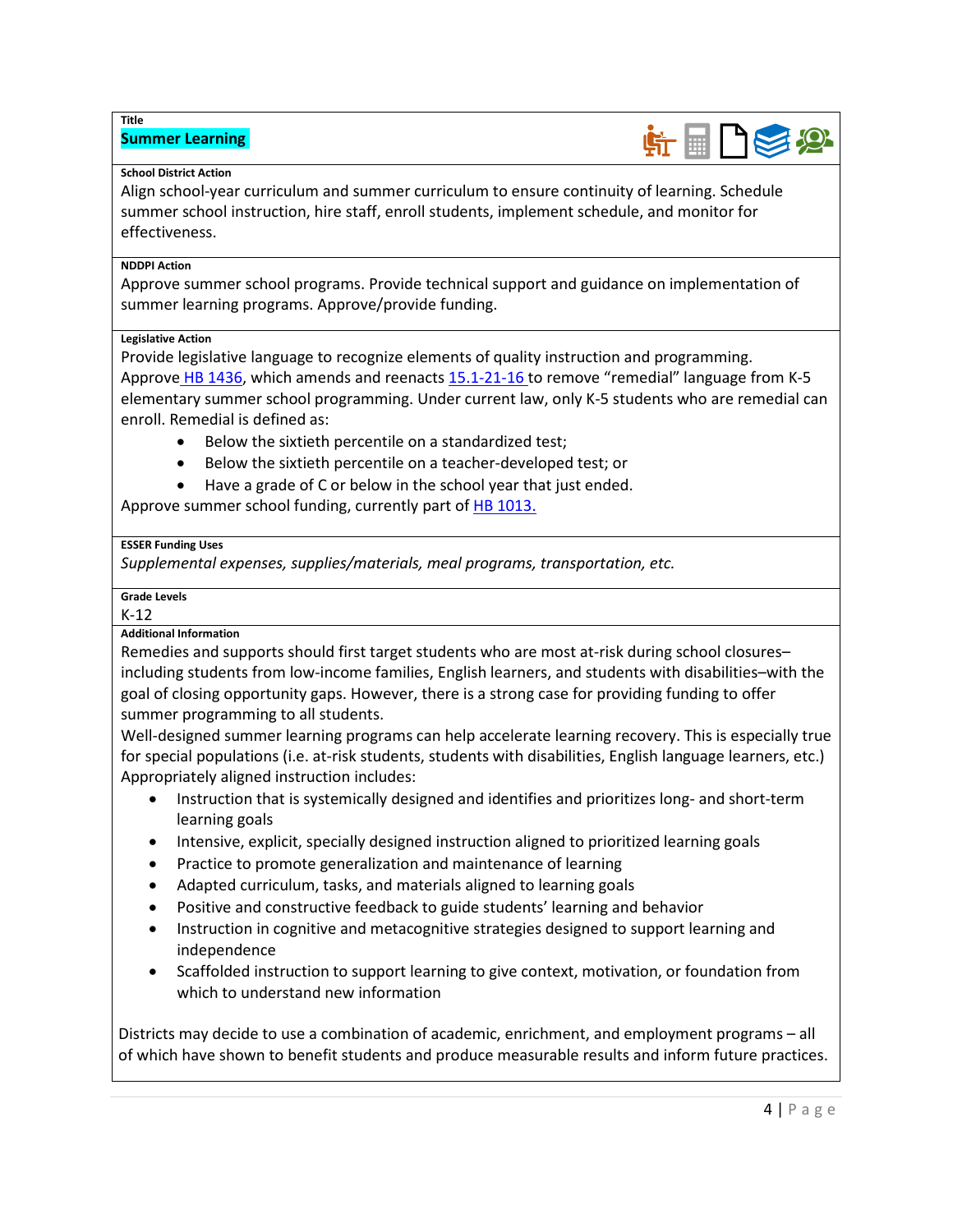## **High-Impact Tutoring**<br>School District Action



**Title** 

 tutoring program. Develop schedules, enroll students, and provide space for proper delivery, Districts must monitor progress monthly and make intervention decisions based on these progress reports. Monitor to ensure tutoring is occurring, especially for out of school time programming. Analyze Provide structures for high-impact tutoring. Hire staff (licensed educators, paraprofessionals) for impact on student growth.

### **NDDPI Action**

Provide guidance for high-impact tutoring including age/grade-appropriate strategies.

### **Legislative Action**

 Policy language that requires schools to offer high-impact tutoring during the school day for literacy and math interventions. For the lowest 20% of students, high-impact tutoring must occur to close achievement gaps. However, this can occur without legislative intervention.

**ESSER Funding Uses** 

*Tutoring staff, high-impact tutoring strategies* 

**Grade Levels**  K-12

**Additional Information** 

 Tutoring interventions show a large and statistically significant effect on student learning outcomes translating to students advancing from the  $50<sup>th</sup>$  percentile to nearly the 66<sup>th</sup> percentile. Licensed educator tutors are the most effective with paraprofessionals being second. Peer, parent, and nonprofessional tutors can also provide significant assistance.

 students for each tutor, to encourage discussion and learning from each other. Finally, it is the most advantageous for tutoring to occur during the school day, although after-school tutoring can also be beneficial. Tutors can also utilize evidence-based programming such as science-based literacy supports, Khan Academy, ExactPath, Dream Box, etc. to assist with one-on-one supports. High-impact tutoring can be effective by creating additional instructional time, personalizing learning, employing alternative teaching methods, and creating mentorship bonds. The most effective tutoring situations happen in 1:1 pairings in primary grades. In older grades, it is more beneficial to have 3-5

language learners, etc.) make significant gains with appropriately aligned instruction and supports.<br>Appropriately aligned instruction includes: Evidence is clear that students included in special populations (i.e., students with disabilities, English

- Systemically designed instruction that identifies and prioritizes long/short-term learning goals
- Intensive, explicit, specially designed instruction aligned to prioritized learning goals
- Practice to promote generalization and maintenance of learning
- Adapted curriculum, tasks, and materials aligned to learning goals
- Positive and constructive feedback to guide students' learning and behavior
- Instruction in cognitive and metacognitive strategies designed to support learning and independence
- • Scaffolded instruction to support learning to give context, motivation, or foundation from which to understand new information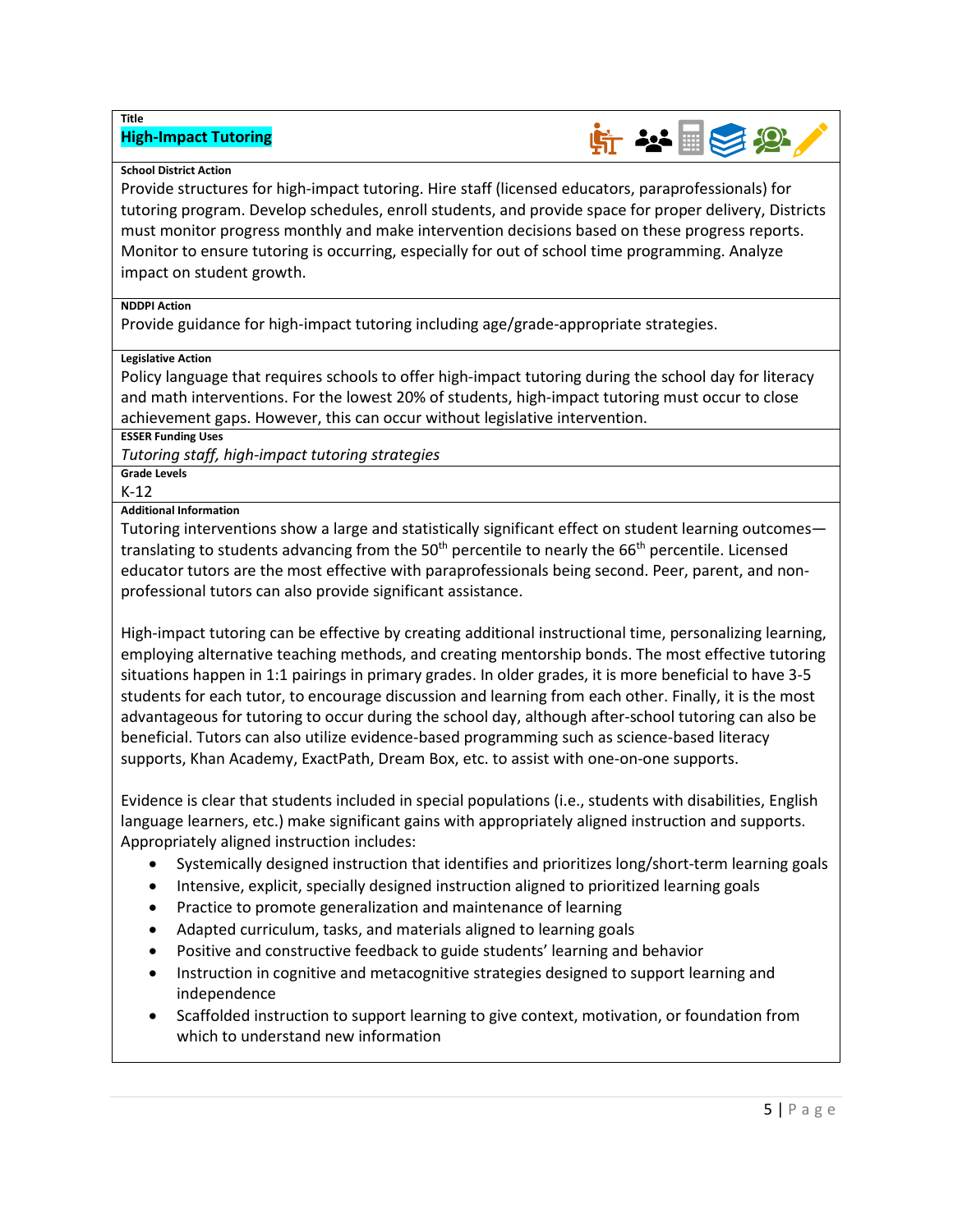## **Out-of-School Time: Academic Programming**<br>School District Action

 Align school-year curriculum and out-of-school time curriculum to ensure continuity of learning. Schedule out-of-school time, hire staff, enroll students, provide funding, and implement schedule. Use valid assessment data to determine need and document progress monitoring. Analyze data to determine effectiveness.

**守量任务2** 

### **NDDPI Action**

 Approve out-of-school time programs. Provide technical support and guidance on implementation of programs. Approve/provide funding.

### **Legislative Action**

Require and appropriate funds for out-of-school time programming.

### **ESSER Funding Uses**

*Educator stipends, parent helper stipends, curriculum/assessments, materials/supplies, technology, professional development, outside consultant service, paraprofessional and other needed staff support* 

**Grade Levels** 

K-12

### **Additional Information**

 **Out of School Time (OST) Definition:** A supervised program that young people regularly attend when facilities that occur before and after school, in the summer, during the weekends, or on holiday school is not in session. Includes an academic focus to supplement learning from the school day and provide targeted assistance to students**.** This can include programs conducted on school campuses or breaks.

 can be maximized by offering academic labs or clubs. This resource would allow school districts to offer after school supports to students who need learning recovery in a fun and supportive Additionally, educators could be placed where students are when they are not in school (i.e. Students can benefit from participating in OST programs. Additionally, parents and other volunteers can become involved to offer skills and knowledge, or to learn alongside children. Time after school environment. It can also be used to provide one-on-one and small group instruction and learning opportunities. Peer mentors could play a role, but curricular expectations need to be clearly defined. community centers, swimming pools, public parks, sporting facilities, etc.).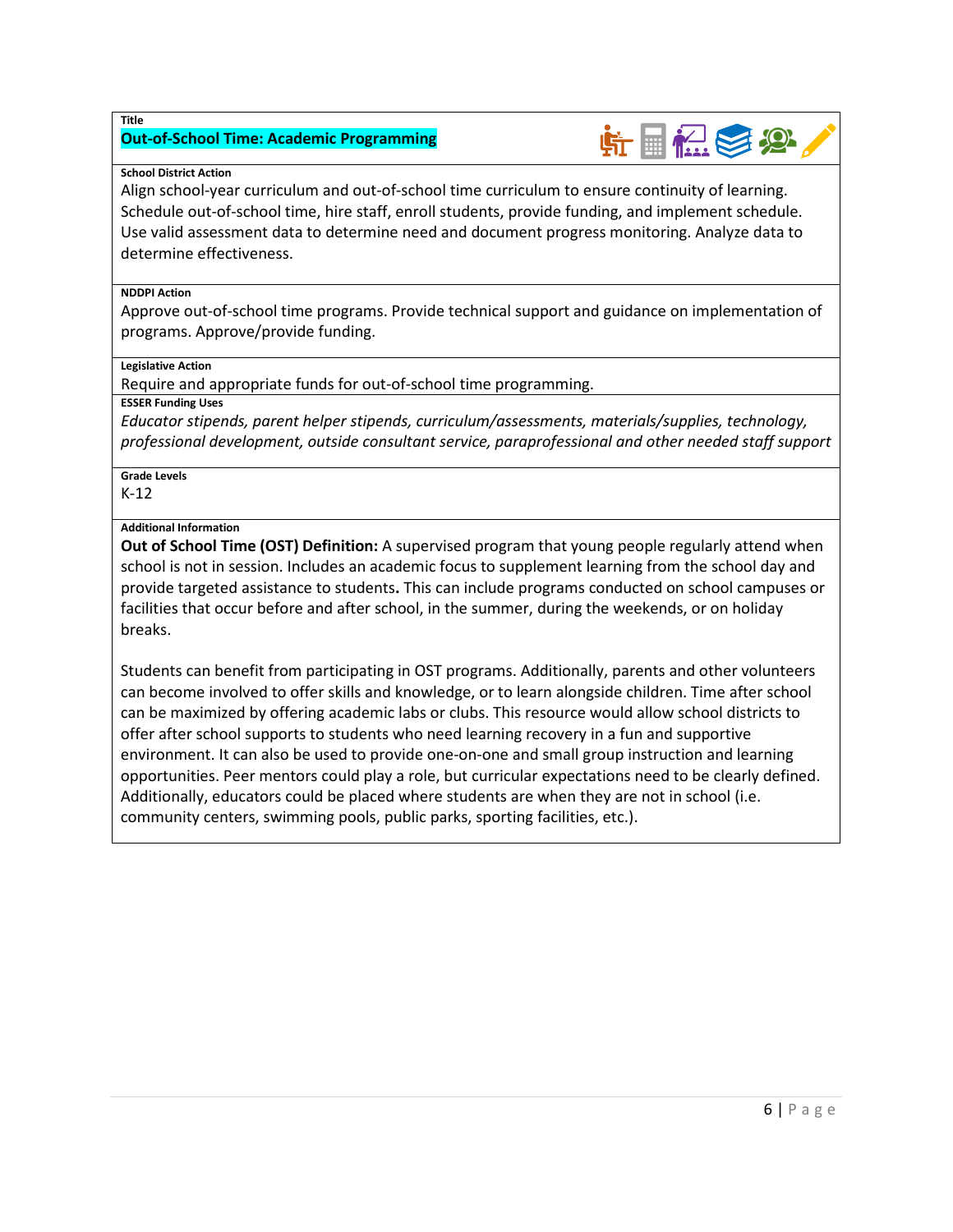### **Curricular and Structural Supports**

### **Title**

### **Streamlined Local Curriculum and Instruction**



### **School District Action**

Ensure that alignment of K-8 courses meet or exceed the state content standards and power/priority standards are identified.

### **NDDPI Action**

Work with REAs to develop power/priority standards for science and social studies. Collaborate with REAs on the professional development structures to support the rollout and scale of power/priority standards and processes. Ensure elementary schools and courses meet or exceed the ND State Content Standards for curriculum and instruction. NDCC 15.1-21

### **Legislative Action**

mathematics, science, and social studies. NDCC 15.1-02-04 Provide the state superintendent with authority to adopt priority standards for English/language arts,

mathematics, science, and social studies. <u>NDCC 15.1-02-04</u><br>Require that elementary schools and courses meet or exceed the ND State Content Standards as the base for curriculum and instruction. NDCC 15.1-21

Require professional development on content standards and power/priority standards developed in new section[. NDCC 15.1-07-35](https://www.legis.nd.gov/cencode/t15-1c07.pdf) 

### *ESSER Funding Uses*

*Educator stipends, contracts for facilitation and professional development, supplemental curriculum supplies and materials* 

### **Grade Levels**

### K-12

### **Additional Information**

 viable and guaranteed curriculum. State law currently requires courses in grades 9-12 to meet or exceed the North Dakota State Content Standards. The law is silent on grades K-8 alignment to the adoptions. A change to state law that addresses the K-8 alignment to standards is an initial step to **Elementary Standards Expectations:** A key factor for student success is high expectations aligned to a standards. At present, there is no guarantee these standards are used as the basis for curriculum communicating high expectations for students and curriculum.

 **Power/Priority Standards:** ND needs to replicate this work and identify priority standards and proficiency scales for the remaining content areas of science and social studies. Allowing the state superintendent to adopt priority standards in these content areas will:

- Increase the visibility of the priority standards work
- Create a framework that can align to statewide interim assessments
- Demonstrate curriculum alignment to all levels of standards (regular and power/priority)

 learning progressions and proficiency scales. Standards and proficiency scales developed will need to be refined at the local level, since local school districts can add to their curriculum and should be tailored to the needs of their community. **Professional Development:** Content standards are the base upon which curriculum is selected and built. School districts need training in the process of developing power/priority standards and/or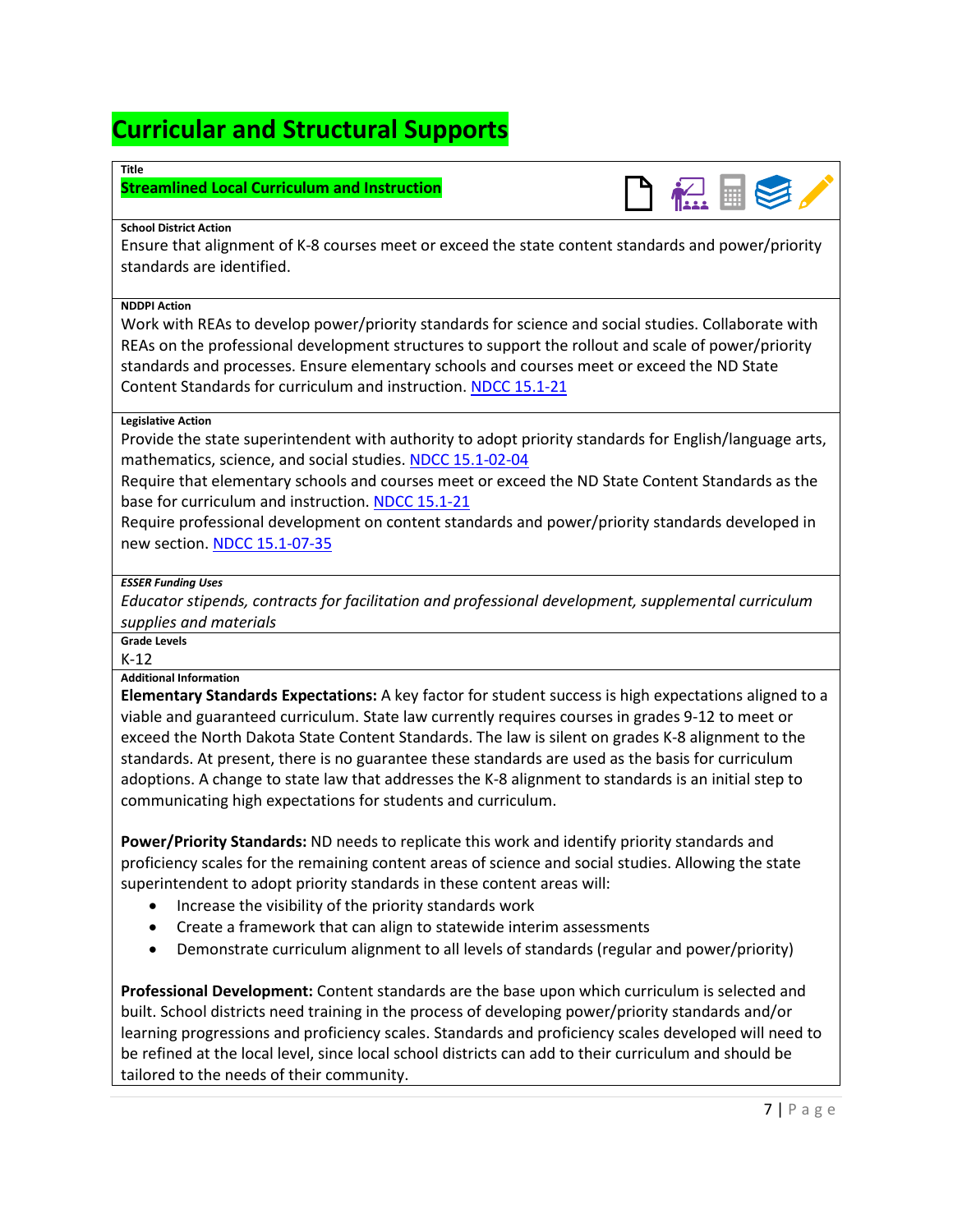### **Social Emotional Learning and Behavioral Interventions**

### **School District Action**

 determine impact on student outcomes in the current STARS report. Identify the category of professional development offered, document staff completion, and

### **NDDPI Action**

 STARS report to inform future training needs and the impact on student growth and outcomes. Create a state-approved list of vetted, evidence-based professional learning options and pathways to guide school and district leaders to best support students. Collect and analyze submitted data in the

### **Legislative Action**

Increase training required i[n NDCC 15.1-07-34.](https://www.legis.nd.gov/cencode/t15-1c07.pdf#nameddest=15p1-07-34) 

- Require schools to specify which professional development was taken.
- Require all certified staff complete the training; administrators will certify that all staff have completed this training.

### **ESSER Funding Uses**

*Educator stipends, contracts for facilitation and professional development, supplemental curriculum supplies and materials* 

**Grade Levels** 

### K-12

### **Additional Information**

 Currently, all schools must name a behavioral health coordinator and schools must complete 8 hours of professional development every two years within the following areas:

- Social and emotional learning, including resiliency;
- Suicide prevention;
- Trauma;
- Bullying;
- Prevalence and impact of youth behavioral health wellness on family structure, education, juvenile services, law enforcement, and health care and treatment providers;
- Behavioral health symptoms and risks;
- Awareness of referral sources and evidence-based strategies for appropriate interventions;
- Other evidence-based strategies to reduce risk factors for students.

 Connecting behavioral health coordinators to other partnerships and ND initiatives ensures that required training is effective, evidence based, and focused on student outcomes.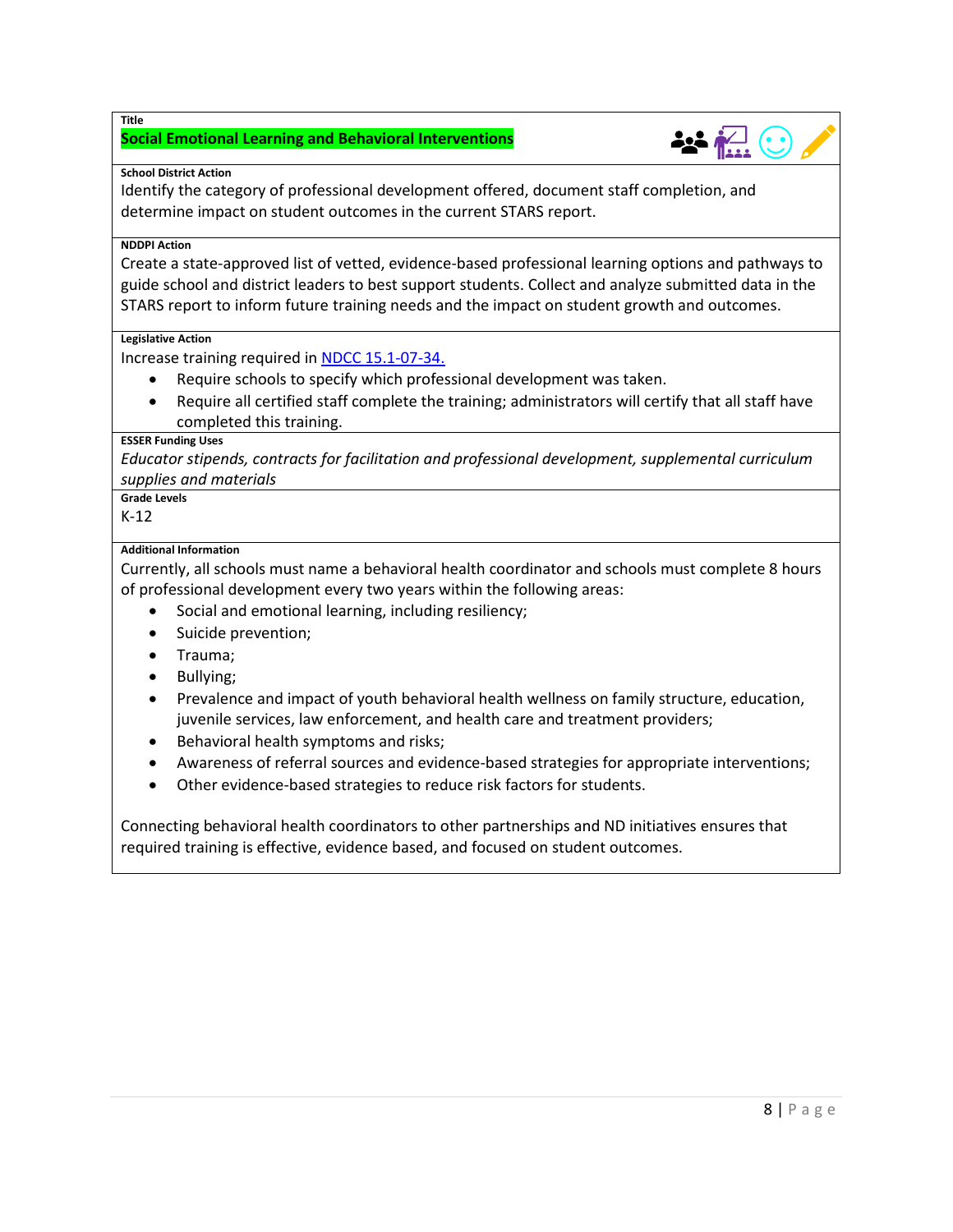### **Statewide Interim Assessment**



### **School District Action**

Administer statewide interim assessment system.

### **NDDPI Action**

**Title** 

 Recommend one state-sponsored system for interim assessments to the 2023 Legislature and provide for the administration of this assessment. Analyze interim assessment data and publicly report results.

### **Legislative Action**

Approve [SB 2141.](https://intranetapps.nd.gov/lcn/council/billtracking/viewbill/enhancedBillView.htm?enhlcNumber=dfd9a77a3dea7b189a5eb4142e464e35) Additional language could be added to [NDCC 15.1-21-17. Interim assessment.](https://www.legis.nd.gov/cencode/t15-1c21.pdf#nameddest=15p1-21-17)

### **ESSER Funding Uses**

*Costs to administer interim assessment system* 

### **Grade Levels**

3-10 or K-8, once in high school

### **Additional Information**

 The state will identify a statewide interim assessment system for districts to use for interim assessment practices beginning in the 2023-2024 school year.

The assessment would be:

- Aligned to ND Content Standards
- Provided in an online format
- Address English Language Arts, Math, and Science

 students and mapping supports to assist students in staying on track. Interim assessments are an instrumental part to understanding the current learning environment for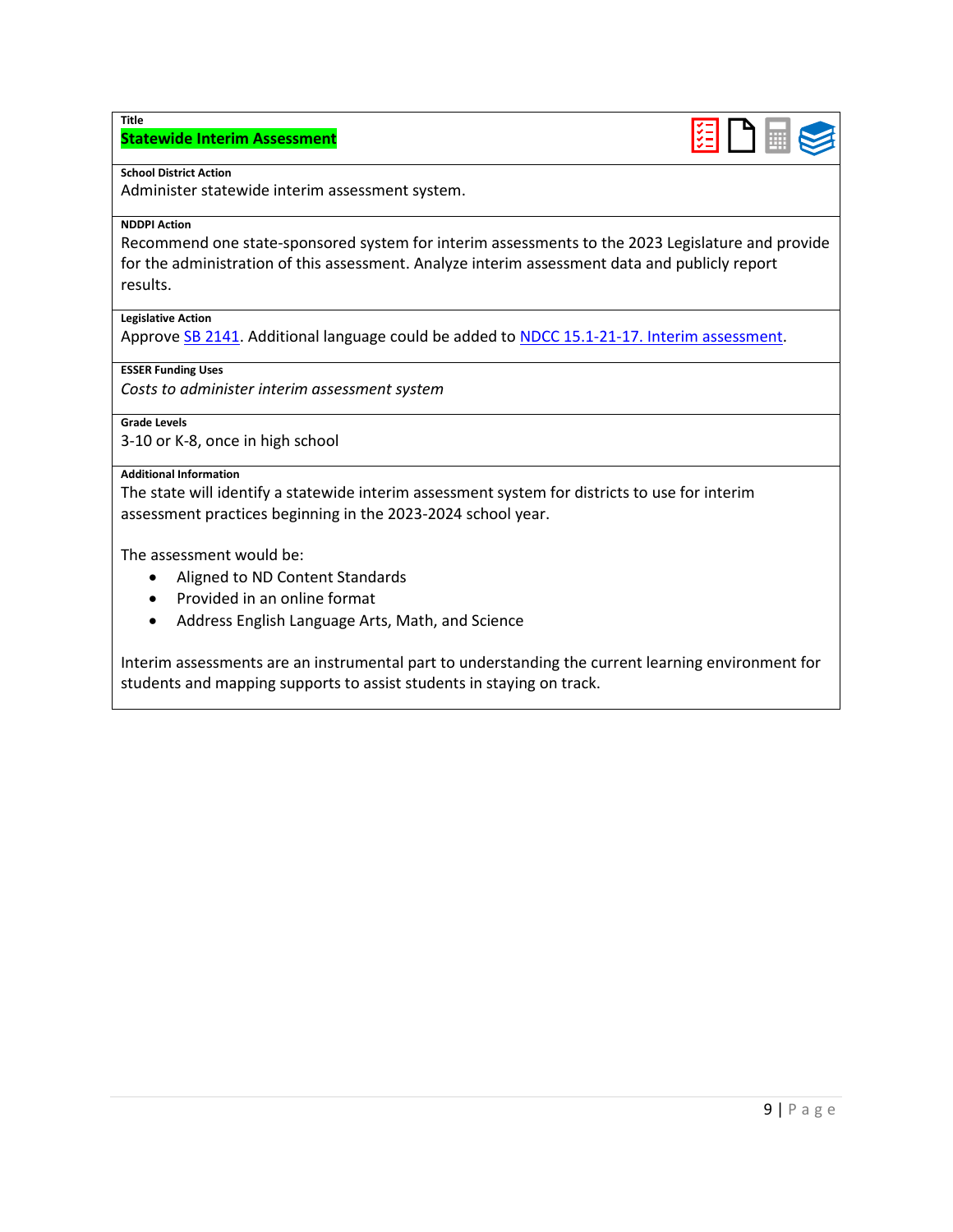### **Parent and Family Professional Learning**

### **School District Action**

**Title** 

Make training available to parents on topics pertaining to academic learning.<br>Topics could include but are not limited to the following:

- Understanding assessments used in their students' school
- Reading their student's data and understanding learning levels
- Identifying approaches and strategies used to teach content and study skills
- Supporting student progress in partnership with their student's teacher/IEP team
- Identifying questions to ask educators about their student's academic progress
- Understanding state standards
- Providing technology support: platform, tools, communication features

### **NDDPI Action**

Procure a list of vetted facilitators and evidence-based training; work with REAs to offer training supports and scale local efforts.

### **Legislative Action**

 Emphasize and recognize the role of the family in education policy and the need to encourage family engagement.

### **ESSER Funding Uses**

*Educator stipends, contracts for facilitation and professional development, supplemental curriculum supplies and materials, technology supports, etc.* 

### **Grade Levels**

K-12

### **Additional Information**

 understanding of academic assessments and content, so they can partner with educators in the progress of students. Parents want to be prepared, knowledgeable, and part of the solution. Parents strategy/resource would facilitate that partnership, as training would be provided to parents on To close the gap and provide learning recovery for students, schools must help parents gain a solid need proper tools to understand and find solutions for learning recovery for their children. This important topics related to academic learning.

第 **紀**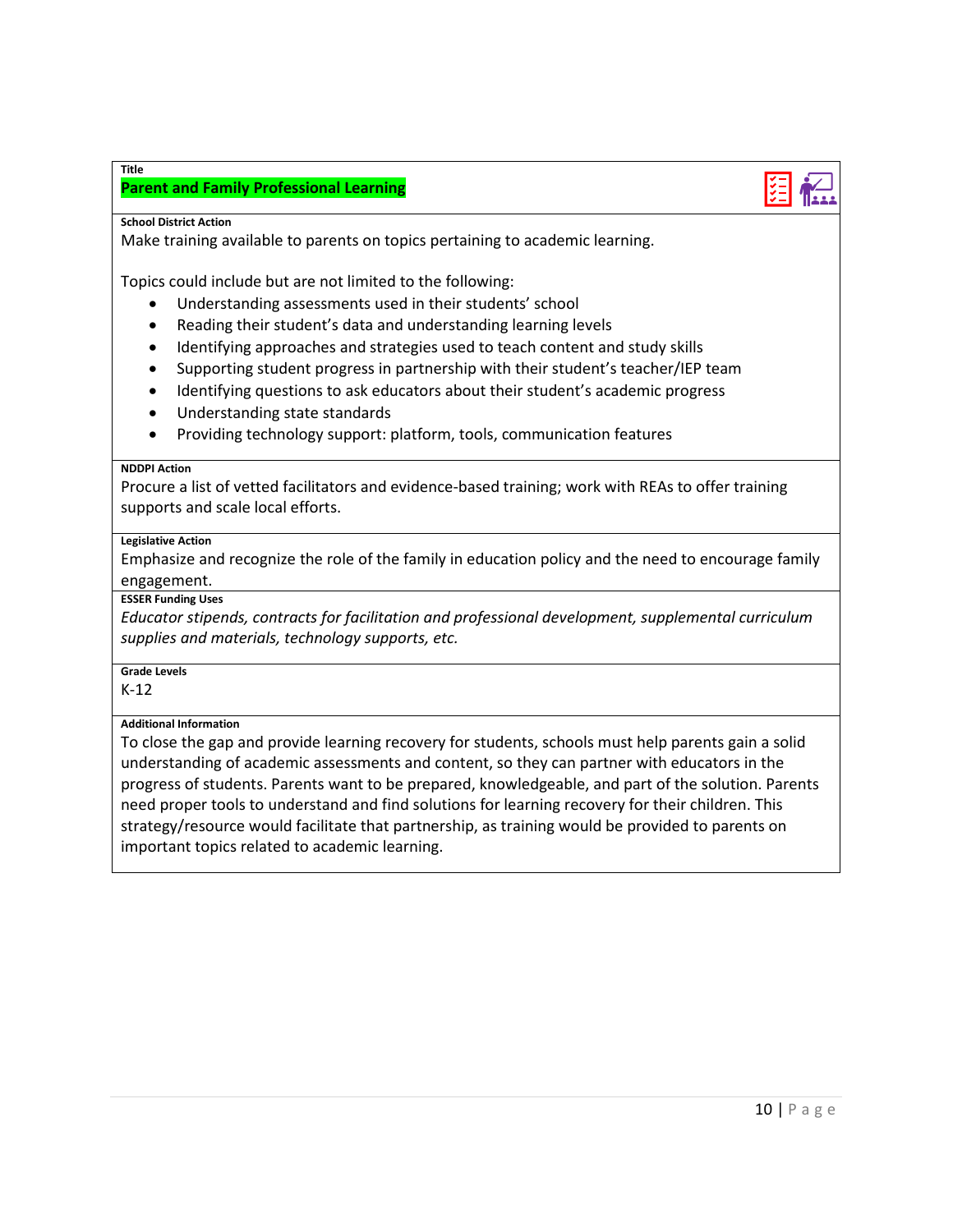## **Literacy**<br>Title

### **ND Educator Professional License – Reading Instruction Competency**



### **School District Action**

 Current K-3 educators will be required to complete professional development to prepare them for demonstration of literacy understanding when renewing their ND Educator Professional License. **NDDPI Action** 

Partner with ND Education Standards and Practices Board on requirements for reading instruction competency for licensed K-3 educators.

### **Legislative Action**

Establish a required essential reading skills assessment for elementary and reading teacher licensure. The criteria for teacher licensure [\(NDCC 15.1-13-10\)](https://www.legis.nd.gov/cencode/t15-1c13.html) would be adjusted to add this requirement for the ND Educator Professional License and administrative rules as needed.

### **ESSER Funding Uses**

*Educator stipends, contracts for facilitation and professional development, supplemental curriculum supplies and materials* 

**Grade Levels** 

K-3 Elementary and Reading Educators

### **Additional Information**

 Passing this assessment would be a requirement to receive a ND Educator Professional License Carolina). This assessment would drive the Essential Reading Skills inclusion to be taught at the **Preservice and Licensure:** An assessment would be implemented for all preservice K-3 elementary and reading teacher educators to prove their knowledge and experience with Essential Reading Skills. through the Education Standards and Practices Board. This approach has been adopted and implemented in other states (i.e., Texas, Kentucky, Tennessee, West Virginia, Rhode Island, and North college and university level.

### **Essential Reading Skills include:**

- Phonemic Awareness
- Phonics
- Fluency
- Vocabulary
- **Comprehension**

 required to complete this assessment before the next renewal of their license. REAs, colleges, and universities would provide learning opportunities to support Essential Reading Skills. **Currently licensed teachers**: K-3 teachers with a current ND Educator Professional License would be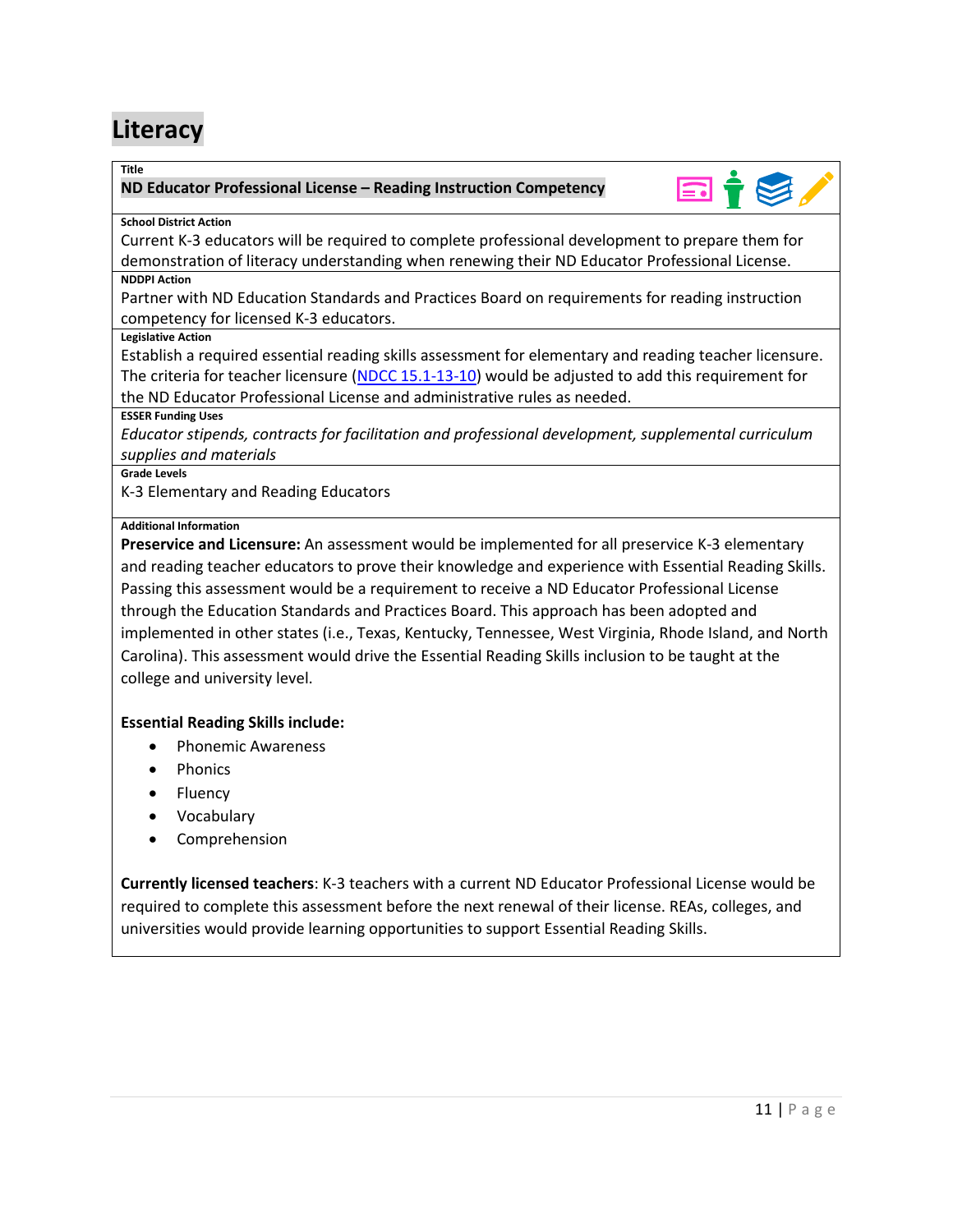## **State-Approved K-3 Reading Curriculum<br>School District Action**



 in elementary schools (grades K-3). Full adoption and implementation would be expected within two Develop a transition plan for implementing an approved curriculum for foundational reading and use years. Local federal funds can be used to assist with professional development and teacher training. Curriculum purchases may be made with local and state funds.

### **NDDPI Action**

 elementary schools (grades K-3). Curate list through a vetting process determined by a team of ND research and evaluation and for professional development that will be necessary to implement. Review, approve, and publish a list of approved curriculum for foundational reading used in literacy professionals, including higher education, from across the state. Provide for continuing

### **Legislative Action**

 reading, to be implemented within minimum curriculum requirements for elementary schools. Update curriculum requirements [NDCC 15.1-21:](https://www.legis.nd.gov/cencode/t15-1c21.html) to provide the expectations based on the science of

### **ESSER Funding Uses**

*Educator stipends, contracts for facilitation and professional development, supplemental curriculum supplies and materials* 

**Grade Levels** 

K-3

### **Additional Information**

 reading to be used in North Dakota elementary schools (grades K-3). This team provides state literacy support and is aware of ND's literacy goals. The team would create a tool for vetting curriculum (used The ND State Literacy Team would vet and assemble a list of approved curriculum for foundational by all students, not as interventions) and align it to the ND State Literacy Plan.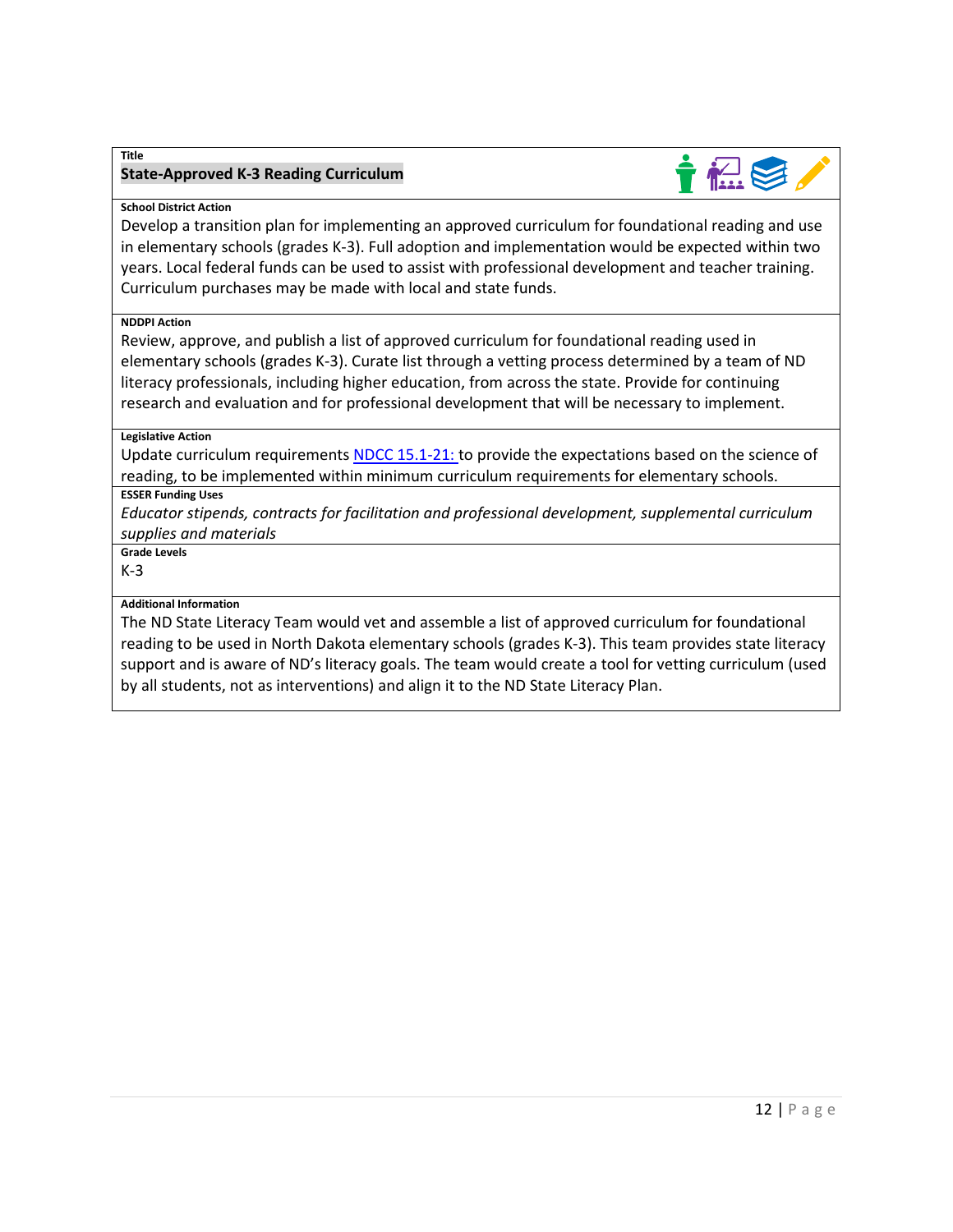## **Science of Reading Training for K-8 Educators and the contract of Reading Training for K-8 Educators**



### **School District Action**

 All K-8 educators will be required to participate in professional development focused on the Foundations of Reading, based on the science of reading during the 21-23 biennium.

### **NDDPI Action**

 Collaborate with REAs to design and deliver statewide professional development on the Foundations of Reading, based on the science of reading. Monitor implementation and report impact on student growth and achievement.

### **Legislative Action**

Incorporate literacy training required in new sectio[n NDCC 15.1-07-35](https://www.legis.nd.gov/cencode/t15-1c07.pdf) 

- Require districts to specify which professional development was taken.
- Create a state-approved list of evidence-based reading training.
- Require all certified staff to complete the training. Administrators must certify and provide evidence to document that all staff have completed this training.

### **ESSER Funding Uses**

*Educator stipends, contracts for facilitation and professional development, supplemental curriculum supplies and materials* 

 K-8 **Grade Levels** 

### **Additional Information**

These trainings would be offered regionally through all REAs or as state-facilitated professional development. Participation in these trainings could prepare educators for a reading assessment requirement needed for licensure renewal.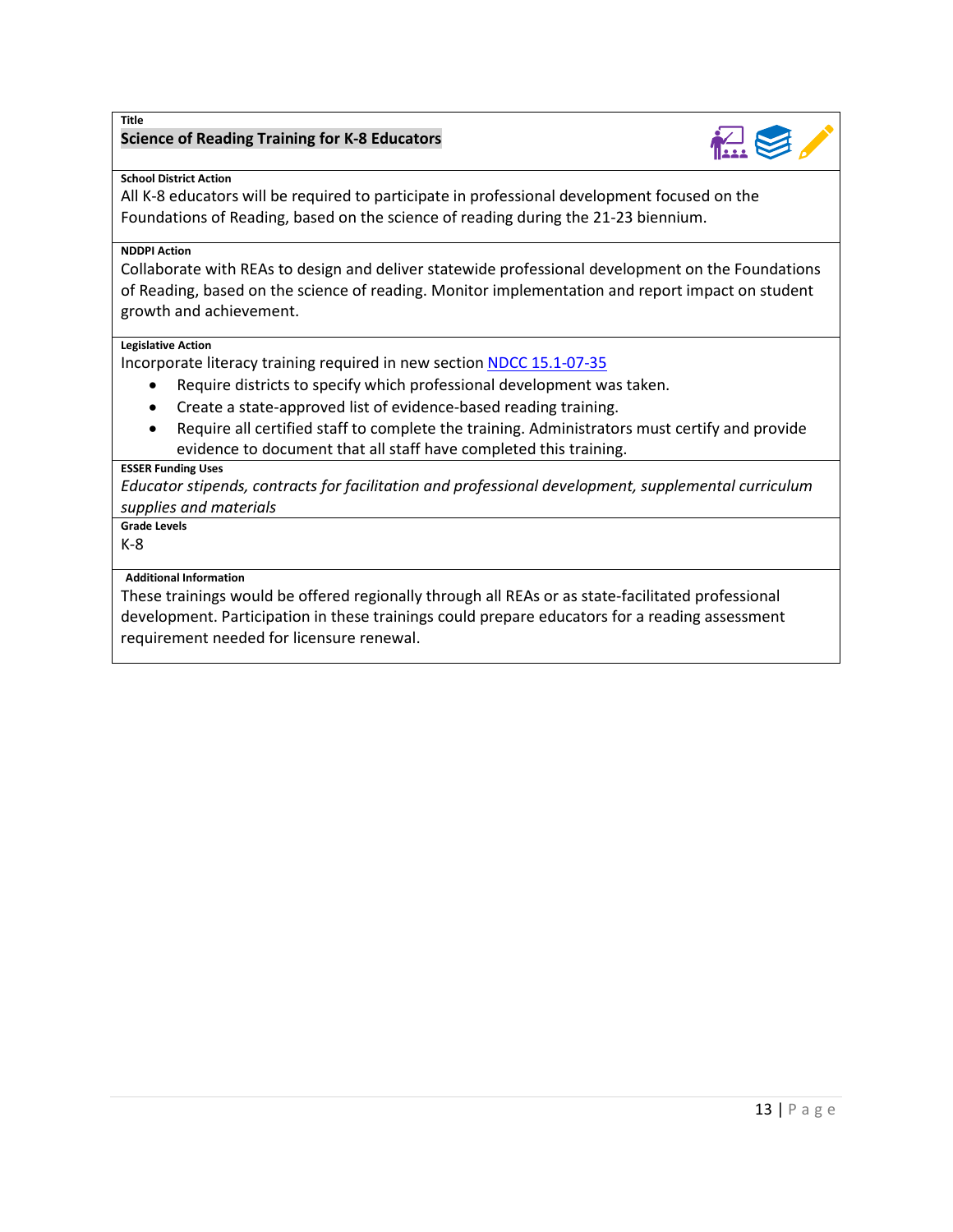### **Personnel**

### **Title**

## **School Health Technician Credential<br>School District Action**



Identify and provide training for personnel in each school building to fulfill this role.

### **NDDPI Action**

 The state superintendent, in collaboration with the state health officer, will create criteria for a school diabetic concerns, trauma, head lice, etc.). The superintendent will collaborate with the state health officer to develop administrative rules. health technician credential, paying special attention to the number of training hours required, and identifying common health needs that should be included in the training (i.e., allergies, juvenile

### **Legislative Action**

Amend and reenact section [15.1-02-16](https://www.legis.nd.gov/cencode/t15-1c02.pdf#nameddest=15p1-02-16) of the NDCC, relating to a certificate of completion for school health technicians, adding state superintendent authority to issue a school health technician credential.

Require every school building to have a school health technician.

### **ESSER Funding Uses**

 *curriculum supplies and materials, credential certification, etc. Health technician salary, contracts for facilitation and professional development, supplemental* 

### **Grade Levels**

K-12

### **Additional Information**

 from a school nurse who is licensed as an R.N., formally trained in school health needs. Every school to respond to student health concerns. Create a pathway for personnel to receive a credential for a school health technician. This would be building should then be required to have a trained school health technician or registered school nurse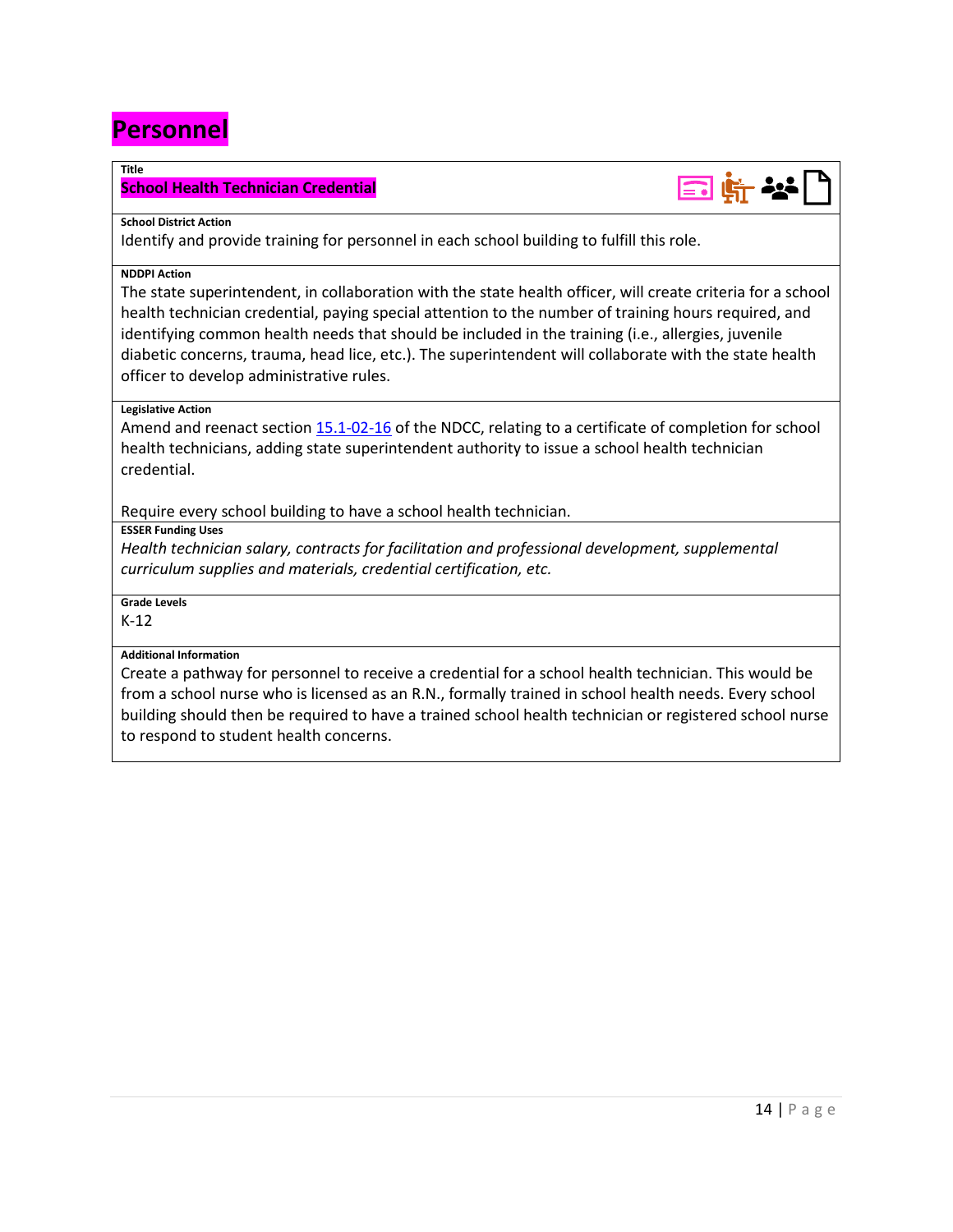## **School Counselor Requirement**<br>School District Action



Provide school counseling supports to students in grades K-6.

### **NDDPI Action**

 counselor positions on MIS03. Provide resources for K-6 school counselors and update reporting mechanisms to include K-6 school

### **Legislative Action**

Update [NDCC 15.1-06-19](https://www.legis.nd.gov/cencode/t15-1c06.pdf) Counselor positions – Requirement to read:

 1. Beginning with the 2010-11 school year, each school district must have available one full-time equivalent school counselor for every three hundred students in grades seven through twelve. equivalent school counselor for every three hundred students in grades kindergarten through six. 2. Beginning with the 2022-23 school year, each school district must have available one full-time

 3. The duties of a school counselor under this section shall include academic advisement and appraisal for students, career preparation and advisement for students, assisting in the orientation assessment administration, clerical responsibilities, or other administrative duties. process for new students, interpreting aptitude and achievement tests, providing short-term individual and group counseling sessions to students, present age-appropriate school counseling lessons to students, interpreting student records, collaborating with teachers about building classroom connections, collaborating with school administration to identify student issues and needs, advocating for students, and analyzing disaggregated school-wide data. Prohibited duties include

4. Up to one-third of the full-time equivalency requirement established in subsection 1 may be met by career advisors.

5. For purposes of this section, a "career advisor" means an individual who holds a certificate in career development facilitation issued by the department of career and technical education under section 15-20.1-24 or an individual who is provisionally approved by the department of career and technical education under section 15-20.1-25 to serve as a career advisor.

**ESSER Funding Uses** 

*Educator stipends, contracts for facilitation and professional development, supplemental curriculum supplies and materials* 

### **Grade Levels**

K-12

### **Additional Information**

 emotional support for students. This work is even more important as schools work to identify the needs of their students and how to help them progress to the next level. Currently, there is no A school counselor plays an important role in the school system, providing academic as well as socialrequirement for a school counselor in grades K-6.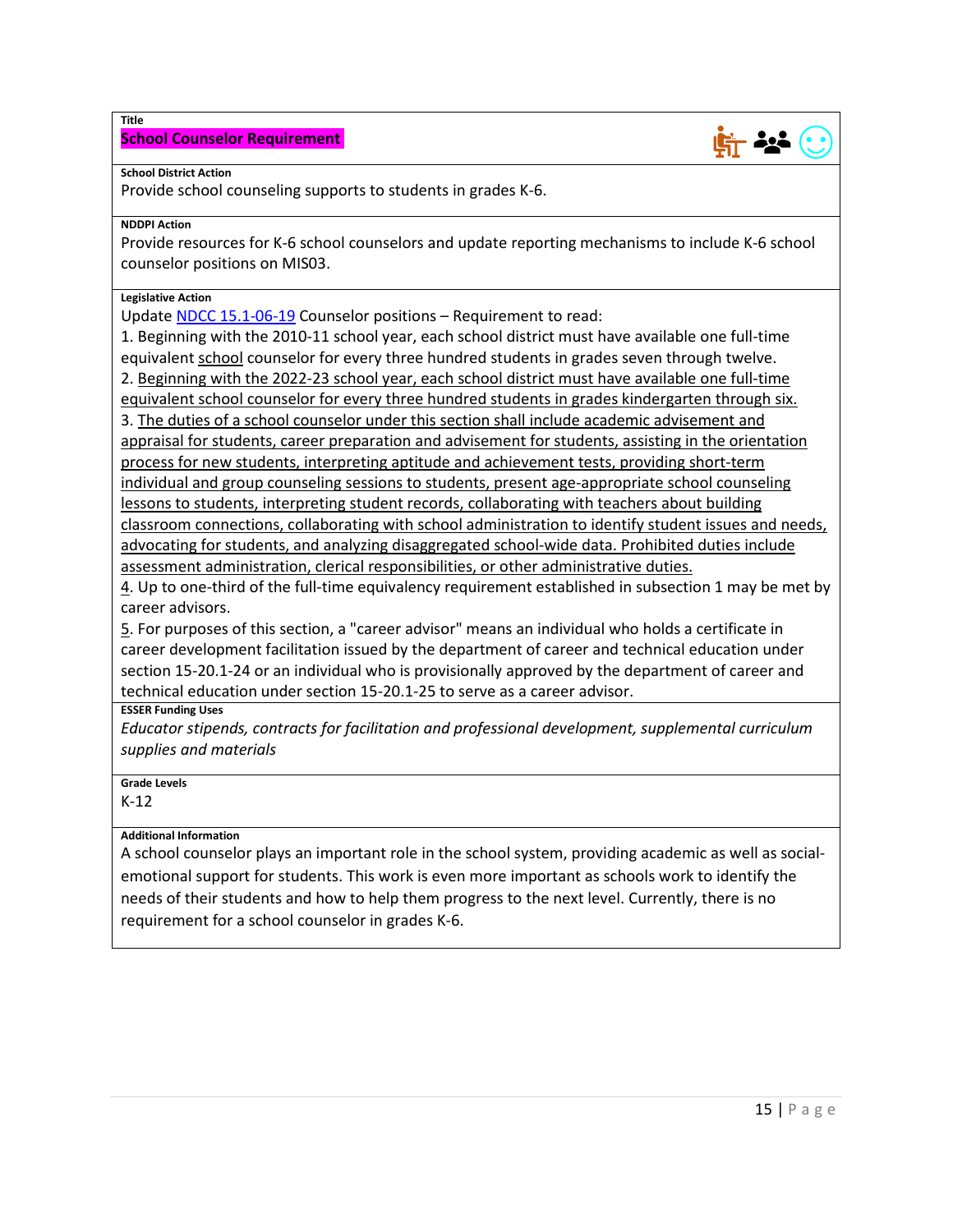## Ta**rgeted Class Size Reduction for K-3 Classrooms**<br>-<br>School District Action



 Districts using funds for class-size reduction must commit to assigning their most qualified teachers to those classrooms and provide the means for those instructors to receive professional development in small classroom strategies for academic impact.

### **NDDPI Action**

 Provide professional learning on high-quality instructional strategies that can be used in all classrooms, including those funded as class-size reduction.

### **Legislative Action**

 Develop a definition in state law of class size reduction and the parameters that must be met for districts using state, local, or federal funds for class size reduction. Including:

- Investments in only grades K-3
- Have class sizes fewer than 19 students
- Hire veteran teachers with more than five years' experience

### **ESSER Funding Uses**

*Educator salaries, contracts for facilitation and professional development, supplemental curriculum supplies and materials, etc.* 

**Grade Levels** 

### K-3

### **Additional Information**

Reducing class size is proven most effective if districts reduce K-3 class sizes in buildings that include a high percentage of disadvantaged students under these circumstances:

- • Reducing K-3 class sizes to an optimal range of 15-19 students per class by a significant reduction number (typically a reduction of 7-10 students)
- Highest quality teachers are placed in reduced class-size classrooms
- Focused on students with disadvantaged backgrounds (i.e. at-risk students, students in poverty, etc.)
- Job-embedded, ongoing professional development is provided to those educators to expand their ability to maximize advantageous strategies of smaller classrooms
- A challenging curriculum is used for every student
- Investment in class size reduction is made for multiple years (the longer a student is in a small class up to grade three, the longer that those benefits follow that student through their time in school)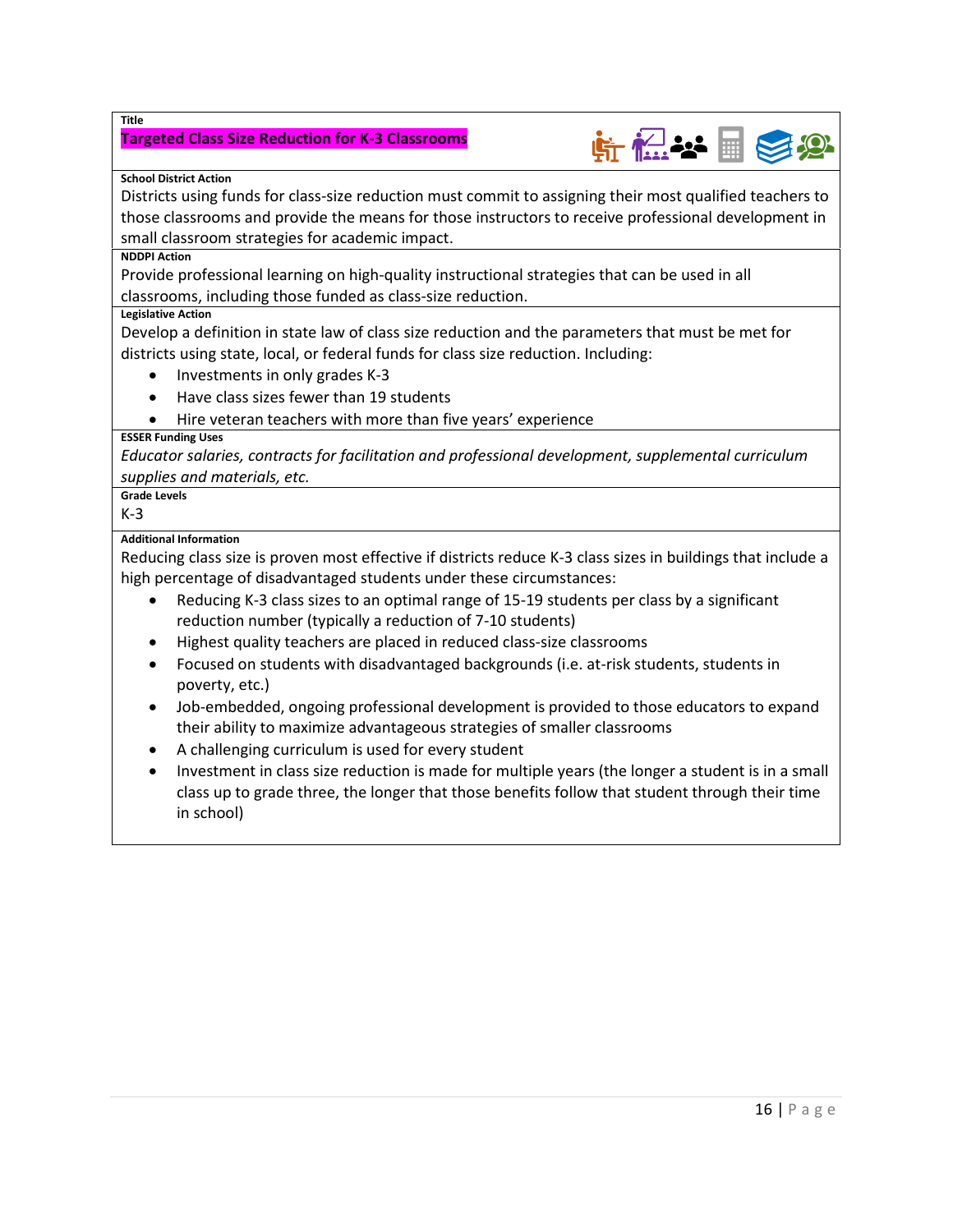### **Additional Information**

## **Family Engagement Liaisons<br>School District Action**



 Hire/designate a family engagement liaison for each school. Provide training and clear roles in assisting and implementing programs and activities that involve parents in the education of children.

### **NDDPI Action**

 Provide professional learning on high-quality family engagement strategies that have a direct impact on the education of children.

### **Legislative Action**

Approve policy recognizing the importance families play in the education of children. This policy will:

- Articulate a vision for family engagement as a shared responsibility.
- • Align local school improvement efforts with family engagement requirements in Title I of ESSA and other federal programs.
- Direct resources toward high-impact family engagement practices.
- Require family engagement as a competency in pre-service educator preparation programs.
- Encourage ND employers to allow flexibility for families to attend conferences and other academic-related activities to support a child's learning.
- • Ensure parents can have time off from work to volunteer in the school and attend parentteacher conferences without fear of losing their job.

### **ESSER Funding Uses**

 *Salary for family engagement liaison, professional development for staff, etc.* 

### **Grade Levels**

K-12

### **Action Needed**

 A Family Engagement Liaison works to bridge communication between school and home by helping families get the information and help they need to ensure academic and social success in school for their students.

 engagement liaison is there to help students succeed. To do this, they maintain good relationships students with various challenges. Family engagement liaisons also help teachers by improving family Under the direct supervision of an assigned administrator, a family engagement liaison assists and implements programs and activities that involve parents in the education of their children. A family between schools and families. They link students and their families with community resources as well as assist in the improvement of attendance habits of students. Many family engagement liaisons work with families that do not speak English. They help new students settle into school, and they help communication structures.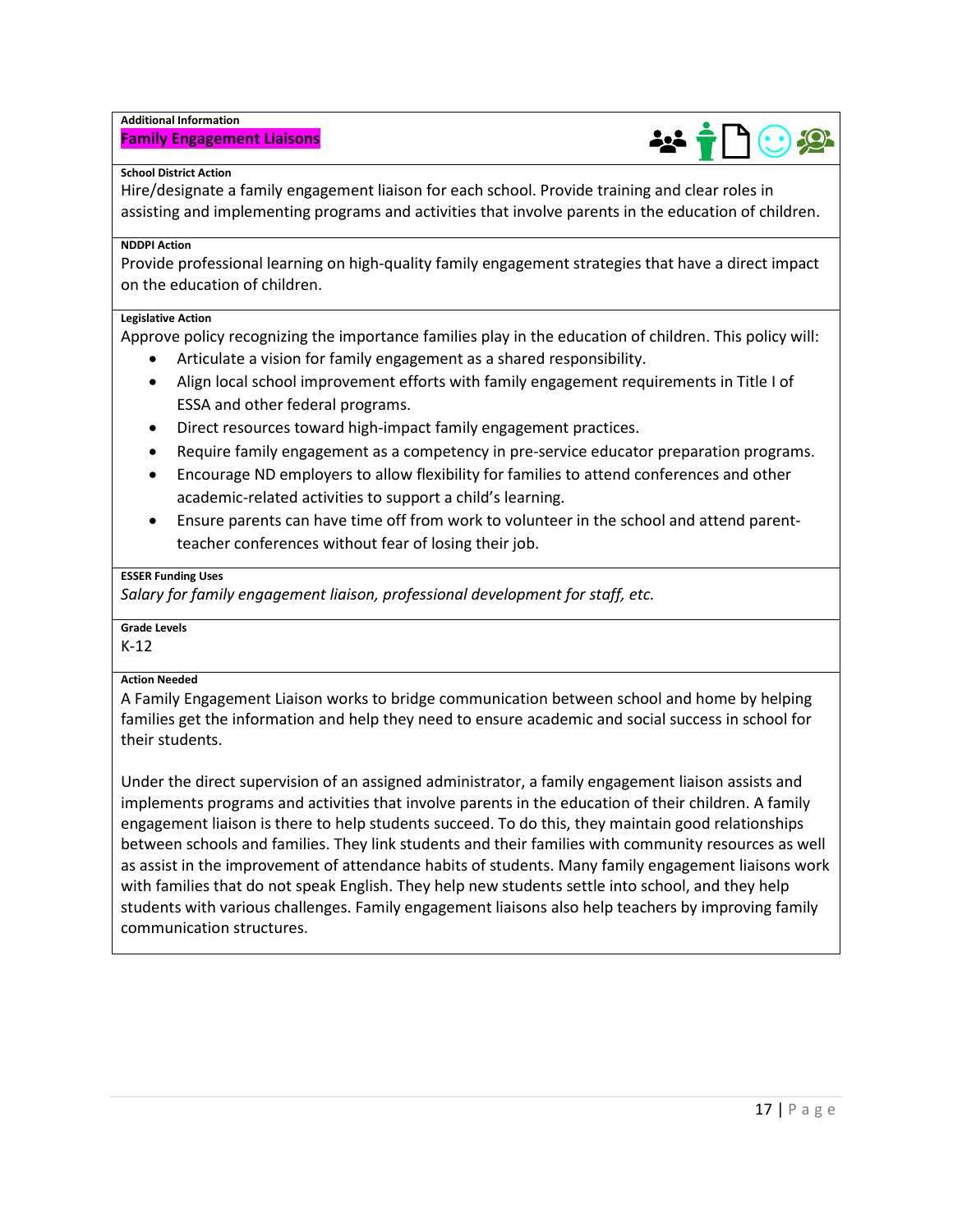### **Reporting and Policy**

### **Title**

### **District Learning Report and Accelerating Learning Plan**

### **School District Action**

 subgroup information. The report will be submitted to NDDPI for aggregation. Districts will report Beginning in Fall 2021, each school district will prepare and submit a report documenting current student academic knowledge based on data from an interim assessment, other assessments, and/or an assessment required within the first four weeks of school. This report will include learning loss and annually on progress made on achievement levels.

**组先程** 

### **NDDPI Action**

 Receive district reports; aggregate results and make them publicly available; report districts' annual progress to the Legislature.

### **Legislative Action**

 on student learning during 2020-2021 that details learning loss/gaps, based on valid assessment data. The 2021 Legislature shall provide the authority for the state superintendent to collect district reports Districts reports will also include plans to accelerate learning recovery.

Direct the state superintendent to provide a report to Legislative Management.

### **ESSER Funding Uses**

*Educator salaries needed to collect and analyze data, stipends for the development of the plan, etc.*  **Grade Levels** 

K-12

### **Additional Information**

 for students. Required elements will include: Comprehensive plans will be developed addressing learning gaps and strategies to accelerate learning

- Common format/template (preferably electronic)
- Grade level learning status
- Interim assessment results (fall, winter, spring) including subgroups
- Notable learning loss (for subgroups if prevalent)
- For students identified in the lowest quartile, a specific plan must be developed, implemented, and progress monitored to close the achievement gap and improve outcomes for students
- Use of foundational practices (connect, screen, support, teach, monitor)
- Recovery plan and strategies to address and accelerate learning recovery
- Involvement and feedback from education stakeholders, including families
- Evidence-based methods and strategies
- Contain clear, attainable goals
- Annual progress made on goals
- Submission timeline
- School board presentation

 This report would assist the Legislature in understanding where districts stand and will influence statewide interventions and strategies. The NDDPI could also use this data to fulfill reports on learning loss required for federal ESSER funds.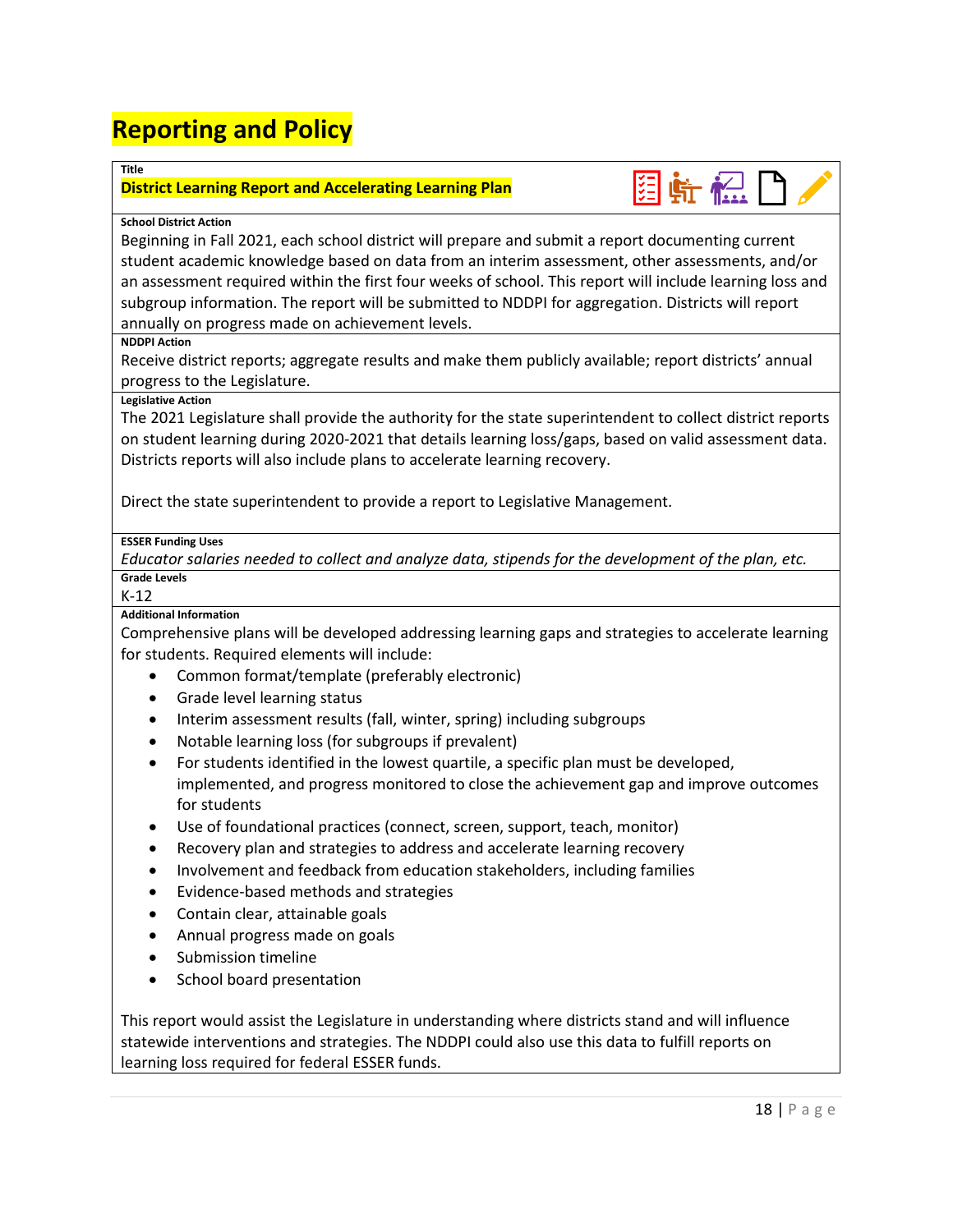### **Student Attendance Policy**  Title<br>Student Attendance Policy<br> **Student Attendance Policy**

### **School District Action**

 student and family engagement. Districts will identify students whose attendance is less than 90%, and develop a plan for each student to achieve the goal of 90% attendance or better. Plans must include evidence-based strategies on

### **NDDPI Action**

Develop menu of evidence-based strategies on student and family engagement. Monitor implementation and report on student growth and achievement.

### **Legislative Action**

Amend the Truancy Prevention section of NDCC [15.1-20-03.2](https://www.legis.nd.gov/cencode/t15-1c20.pdf) to read:

- Students will attend 90% or more of their expected instructional time.
- If, after Oct 1, a student drops below 90% attendance, an attendance plan will be developed.
- • For students who drop below 90% attendance, an individual attendance plan will be developed and evaluated weekly.

### **ESSER Funding Uses**

*Educator stipends, contracts for facilitation and professional development, supplemental curriculum supplies and materials* 

### **Grade Levels**

K-12

### **Additional Information**

Address attendance barriers in current policies. Evidence has shown that attendance is not merely about a student being in a classroom for a designated amount of time. Rather, it is how engaged the student is in learning, in addition to focusing on reengaging families in the academic learning process.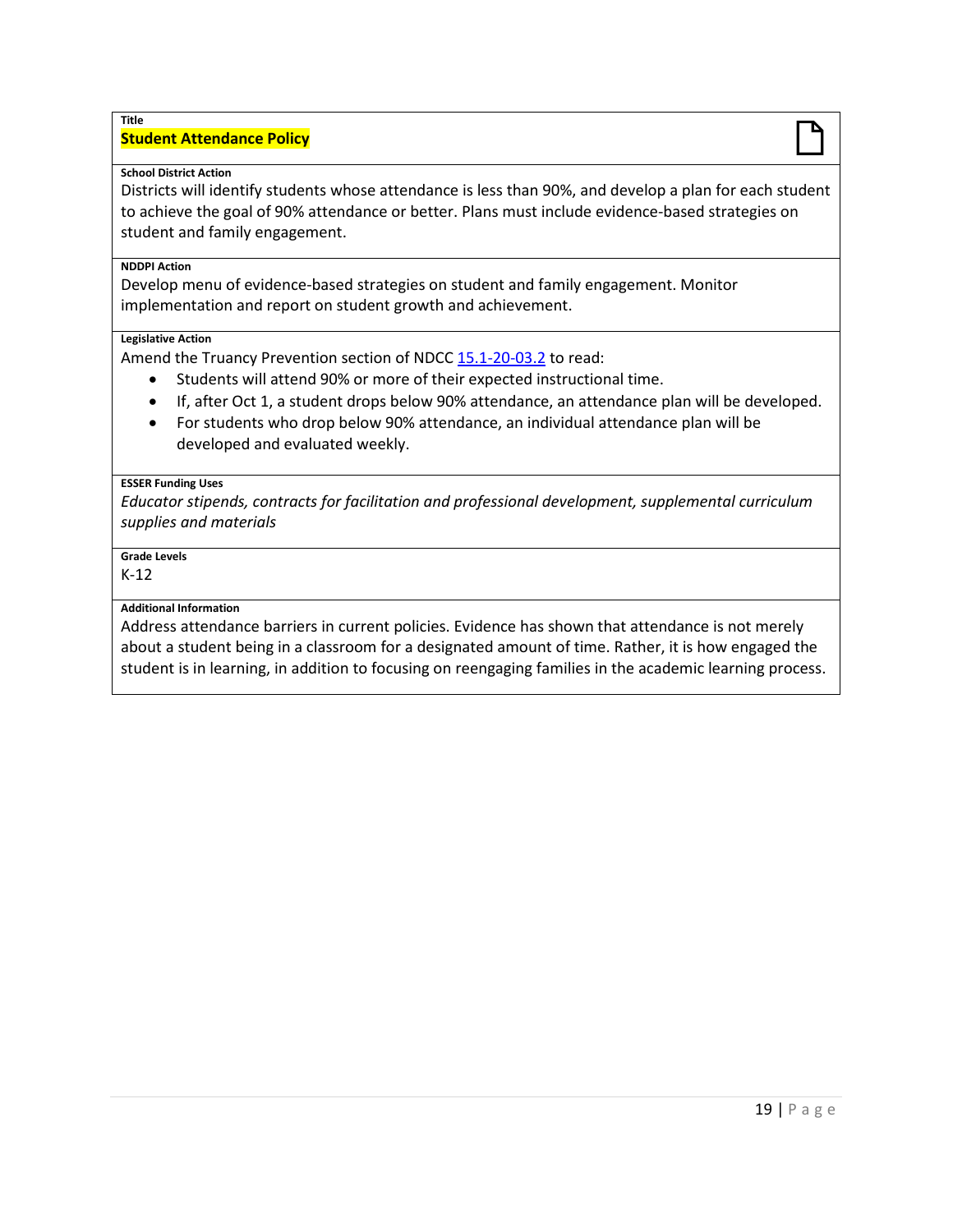### **Distribution of ESSER Funds to Special Education Units**

### **School District Action**

**Title** 

 participating Special Education Units (SEU). SEU will partner to coordinate activities authorized under Apply for ESSER Funds from NDDPI; receive ESSER Funds from NDDPI; and allocate 10% of funds to the Individuals with Disabilities Education Act (IDEA) and report on ESSER Funds to NDDPI.

### **NDDPI Action**

 Apply for ESSER Funds from US Department of Education; receive ESSER funds from US Department of Education; distribute ESSER Funds to ND school districts; report on ESSER Funds to the US Department of Education.

### **Legislative Action**

 Give NDDPI the authority to approve the distribution of ESSER funds from the SEA to the LEA to be used in a way consistent with federal law.

### **ESSER Funding Uses**

*TBD* 

**Grade Levels** 

K-12

### **Additional Information**

Each participating school district will distribute to their participating Special Education Unit (SEU) 10% of the district allocation of ESSER funding to participating SEU.